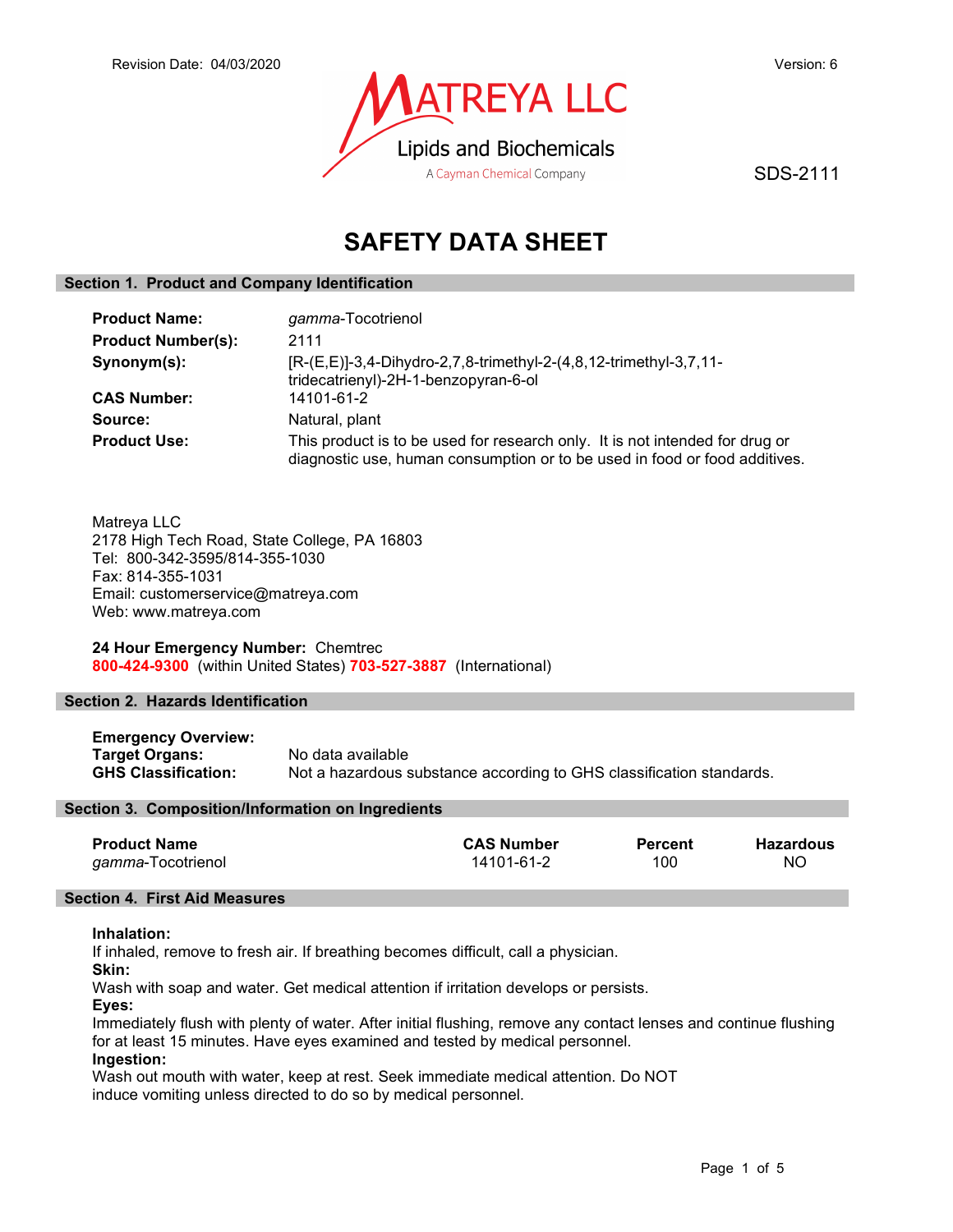## Section 5. Fire Fighting Measures

### Suitable extinguishing media:

Use dry chemical, alcohol-resistant appropriate foam, carbon dioxide, or water spray. Specific hazards arising from the chemical: No data available Special protective actions for fire fighters: No data available Special protective equipment for fire fighters: Wear breathing apparatus and use water spray to keep fire-exposed containers cool.

#### Section 6. Accidental Release Measures

#### Personal precautions:

Wear appropriate personal protective equipment. After contact with skin, wash immediately with plenty of water.

Environmental precautions:

Do not let product enter drains.

## Methods and Materials for containment and cleaning up:

Sweep up and keep in suitable, closed container for disposal.

## Section 7. Handling and Storage

#### Precautions for safe handling:

Avoid contact with eyes, skin or clothing. Do not ingest. Use only with adequate ventilation. Keep sealed when not in use. Wear appropriate personal protective equipment.

## Conditions for safe storage, including incompatibilities:

Recommended storage temperature: -20°C. Keep container tightly closed in a dry and well-ventilated place.

#### Section 8. Exposure Controls/Personal Protection

This product contains no substances with occupational exposure limit values.

## Engineering Controls:

No specific ventilation required.

# Personal Protective Equipment:

# Respiratory protection:

Respiratory protection is not required. Where protection from nuisance levels of dusts are desired, use type N95 (US) or type P1 (EN 143) dust masks. Use respirators and components tested and approved under appropriate government standards such as NIOSH (US) or CEN (EU).

#### Hand protection:

For prolonged or repeated contact use protective gloves. Recommended: Nitrile rubber Eye protection:

Safety eyewear should be worn at all times to avoid exposure to liquid splashes, mists, or dusts. Recommended: Safety glasses with side shields or goggles.

#### Skin protection:

Protective clothing should be selected specifically for the working place, depending on concentration and quantity of the hazardous substances handled. Recommended: Lab coat

#### Section 9. Physical and Chemical Properties

Appearance: Liquid **Odor:** No data available **Odor threshold:** No data available pH: No data available Melting/Freezing point: No data available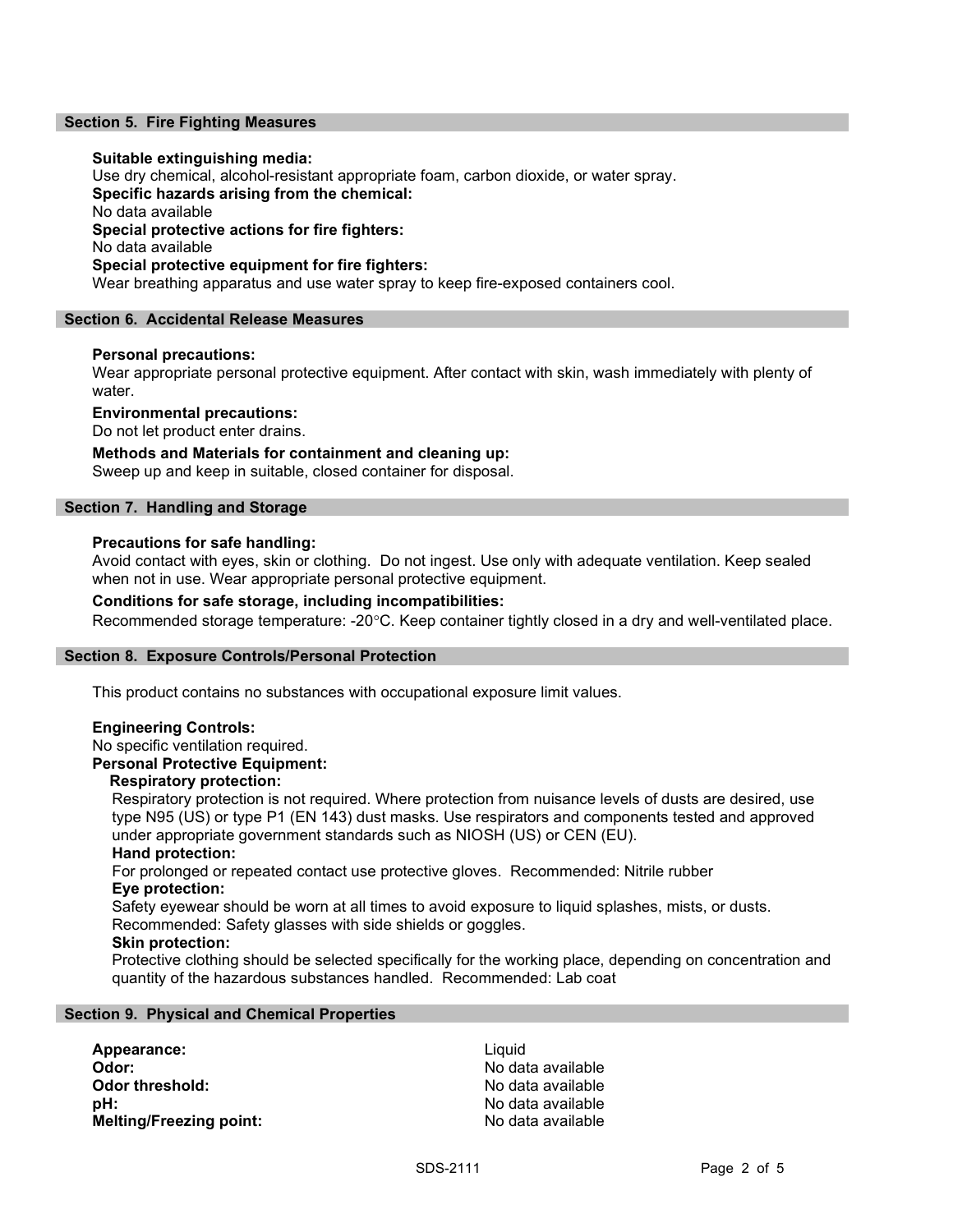- Initial boiling point and boiling range: No data available Flash point: No data available<br>
Evaporation rate: No data available Evaporation rate: Flammability (solid, gas): No data available Upper/Lower flammability or explosive limit: No data available **Vapor pressure:** No data available values and the values of the values of the values of the values of the values of the values of the values of the values of the values of the values of the values of the values of the val Vapor density: No data available Relative density: No data available Solubility (ies): Chloroform, ethyl ether, hexane Partition coefficient (n-octanol/water): No data available<br>
Auto-ignition temperature: No data available Auto-ignition temperature: Decomposition temperature: No data available Viscosity: No data available Molecular formula:  $C_{28}H_{42}O_2$ Molecular weight: 411
	-

# Section 10. Stability and Reactivity

#### Reactivity:

Stable under recommended storage conditions.

# Chemical stability:

Stable under recommended storage conditions.

Possibility of hazardous reaction: No data available.

Conditions to avoid: No data available.

Incompatible materials: No data available.

Hazardous decomposition products: No data available.

## Section 11. Toxicological Information

Acute toxicity: No data available.

Skin corrosion / irritation: No data available.

Serious eye damage / irritation: No data available. Respiratory or skin sensitization: No data available.

Germ cell mutagenicity: No data available.

## Carcinogenicity:

No component of this product present at levels greater than or equal to 0.1% is identified as a carcinogen or potential carcinogen by IARC, ACGIH, NTP or OSHA.

# Reproductive toxicity:

No data available.

#### Specific target organ toxicity - single exposure: No data available.

Specific target organ toxicity - repeated exposure: No data available.

Aspiration hazard: No data available.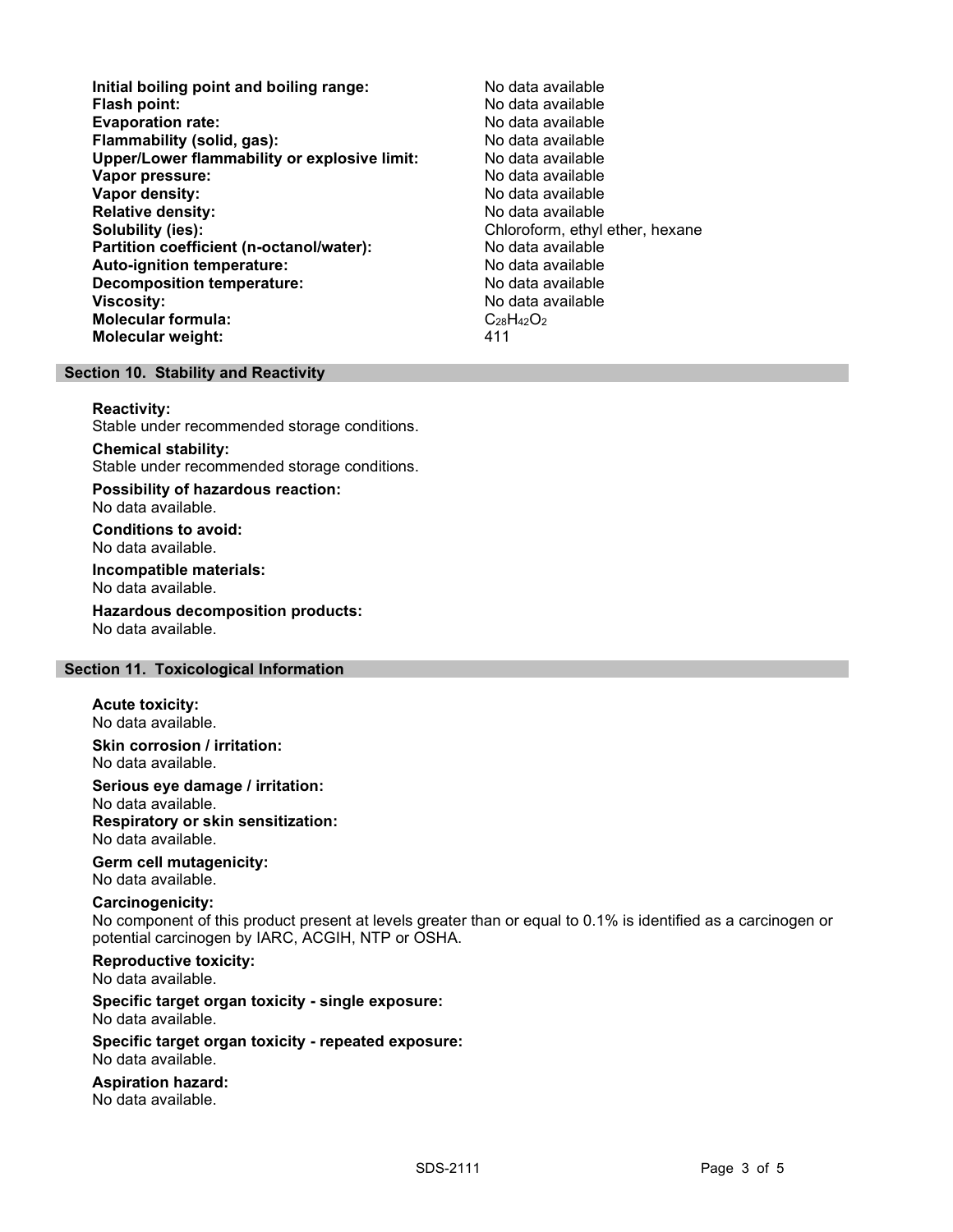#### Section 12. Ecological Information

### Toxicity:

No ecological data available for this product. Persistence and degradability: No data available.

Bioaccumulative potential: No data available. Bioaccumulation:

No data available.

Mobility in soil: No data available.

Other adverse effects: No data available.

# Section 13. Disposal Consideration

#### Disposal methods:

Observe all federal, state and local environmental regulations.

## Section 14. Transportation Information

| DOT (US)<br><b>UN Number:</b>                       | Not dangerous goods |
|-----------------------------------------------------|---------------------|
| <b>Land Transport ADR/RID</b><br><b>UN Number:</b>  | Not dangerous goods |
| <b>Maritime Transport IMDG</b><br><b>UN Number:</b> | Not dangerous goods |
| <b>Air Transport ICAO/IATA</b><br><b>UN Number:</b> | Not dangerous goods |

#### Section 15. Regulatory Information

| <b>Product Name</b>       | <b>CAS Number</b> |  |
|---------------------------|-------------------|--|
| <i>gamma</i> -Tocotrienol | 14101-61-2        |  |
|                           |                   |  |

#### SARA 302 Components:

No chemicals in this material are subject to the reporting requirements of SARA Title III, Section 302.

#### SARA 313 Components:

This material does not contain any chemical components with known CAS numbers that exceed the threshold (De Minimis) reporting levels established by SARA Title III, Section 313.

## SARA 311/312 Hazards:

No 311/312 SARA Hazards

## California Prop. 65 Components:

This product does not contain any chemicals known to State of California to cause cancer, birth, or any other reproductive defects.

# DSL/NDSL status:

This product contains the following components that are not on the Canadian DSL nor NDSL lists.